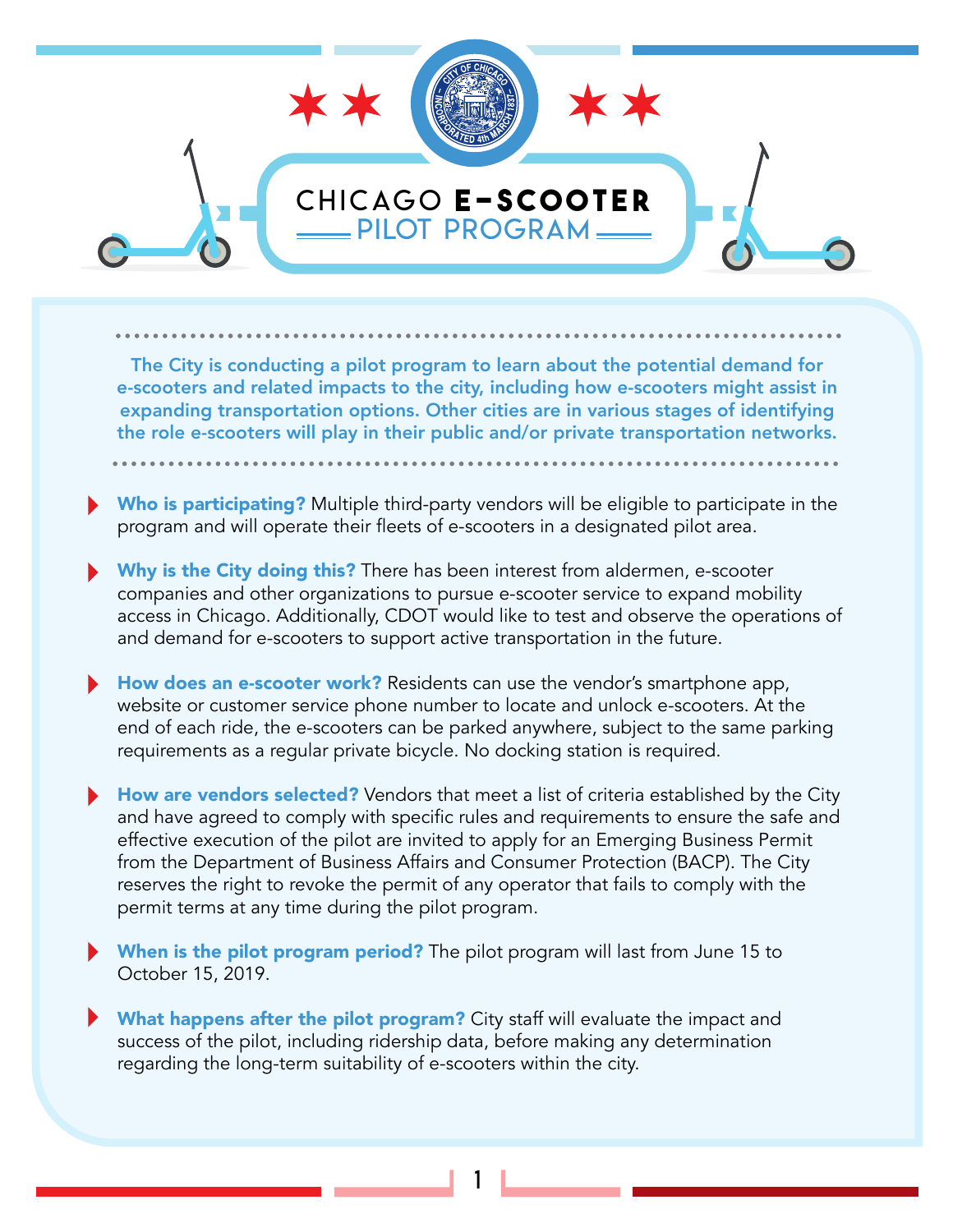- What areas will the pilot serve? The pilot service area is on the West and Northwest sides of the city, bound by West Irving Park Road to the north, the North Branch Chicago River and North Halsted Street to the east, the South Branch Chicago River and South Cicero Avenue to the south, and the western boundary of the city limits to the west, ending at West Irving Park and continuing north to Irving Park and Harlem Avenue. Please see map below showing the boundaries of the pilot area.
- How was the service area created? The service area was designed to provide access to e-scooters in areas currently not widely served by Divvy and support greater access to active transportation.
- Where will e-scooters be located? E-scooters will be located throughout the pilot area, and residents can locate the e-scooters via vendors' smart phone apps, websites, and via phone with customer service agents.
- Where will e-scooters be parked? E-scooters will be subject to the same parking requirements as regular private bicycles. Additionally, e-scooters must be parked upright and with a minimum of 6 feet of clearance between the scooter and all public way obstructions. Approved e-scooter parking locations include: designated public bike racks and corrals, covered bike parking shelters, retired Chicago parking meters, and street signs. E-scooters must be positioned parallel to the sidewalk or roadway so as to prevent blockages on roadways and sidewalks.
- What if there are issues with errant or improperly parked e-scooters? Members of the public are encouraged to call vendors directly with any issues they experience or see. All e-scooters will display easily visible contact information, including a toll-free phone number with 24/7 customer support hotline. Vendors are required to remedy any e-scooters that are not parked lawfully or in accordance with the conditions attached to the issuance of the emerging business permit within 2 hours of the report, 24 hours a day, 7 days a week.
- Can residents without smartphones access e-scooters? Yes, each vendor is required to provide access to their system without a smartphone. Residents can learn more at each vendor's website or customer service phone number.
- Can residents without credit or debit cards access e-scooters? Yes, each vendor is required to provide cash-based payment options. Residents can learn more at each vendor's website or customer service phone number located on the e-scooter.

## Can I bring an e-scooter on CTA?

E-scooters will not be permitted on CTA buses or trains. Bike racks on the front of the CTA buses will not be able to accommodate e-scooters.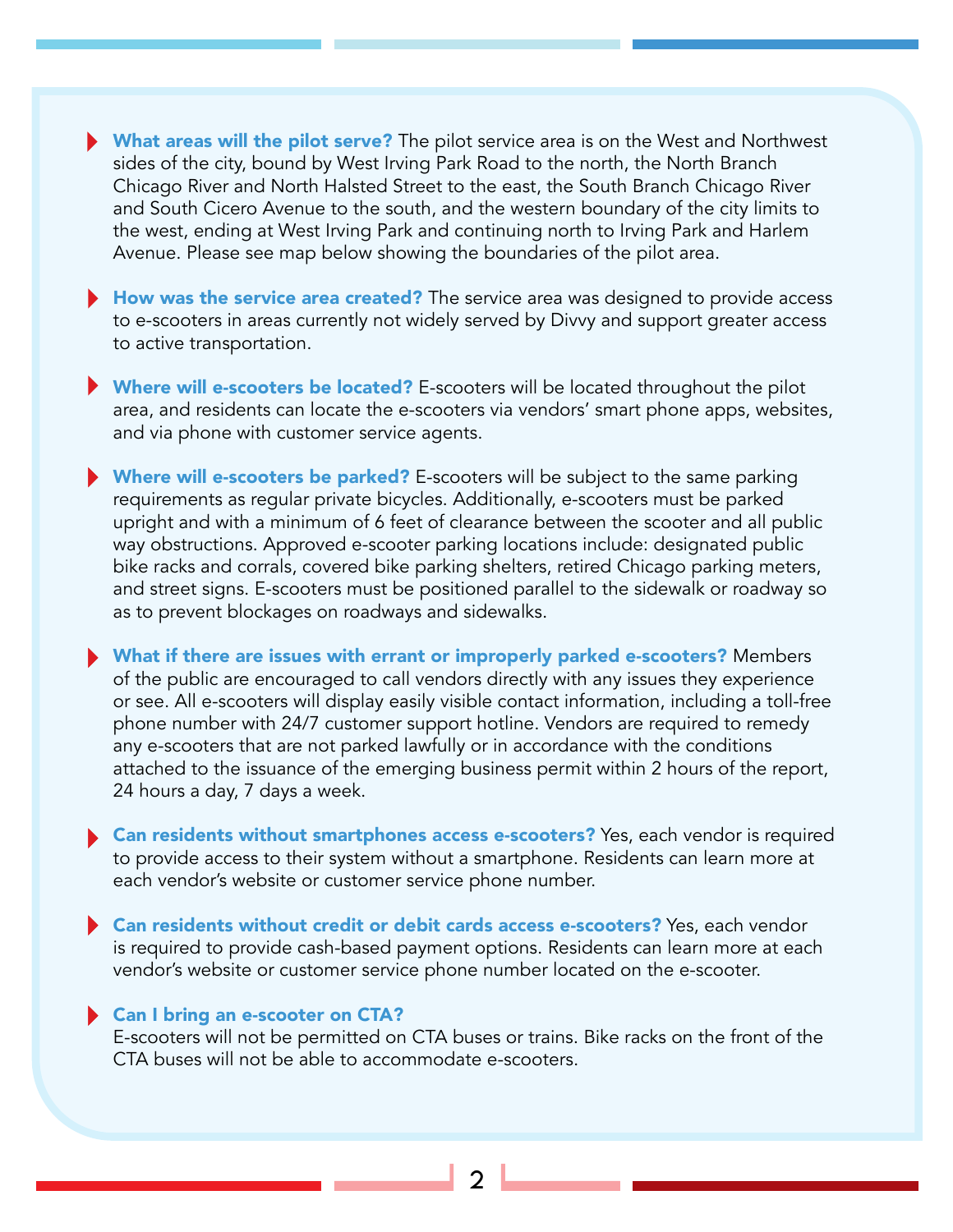## PROGRAM RULES

**Operations and Maintenance -** The permit authorizes vendors to operate only within the pilot area from 5 a.m. to 10 p.m. Scooters shall not be available for rent outside of the operating hours, and scooters shall be removed from the public right of way within 2 hours after the end of the operating hours. Each vendor shall conduct maintenance on each of its scooters used in the pilot program at least once per calendar month. A vendor must record, and shall make maintenance records available to the City upon request.

Fleet Size and Parking - The total number of scooters for the pilot program shall be a minimum of 2,500 and a maximum of 3,500. Scooters must be parked in compliance with the Chicago Municipal Code for all private bicycles. Additionally, scooters must be parked upright and with a minimum of 6 feet clearance between the scooter and all public way encumbrances; and scooters cannot be parked within 10 feet of street corners or intersections, or along building facades or block fire hydrants, bus stops/ terminals, rail station entrances, loading zones, or building access points.

**Equity Requirements** - Vendors must be committed to addressing equity issues and utilizing their scooter service to expand mobility to people facing financial and technological barriers. All vendors must offer cash-based payment options and options for those without smartphones.

**Data Requirements** - Each vendor shall provide real-time data to the City that meets the GBFS and MDS standards. Vendors are required to report on their activities each month and to provide publicly accessible information on e-scooter and system availability. Data submissions must include trip, maintenance, crashes, and customer reported issues.

**Safety, Education & Outreach** - Vendors must educate scooter users to be courteous of public way use and encourage proper parking behavior. Vendors shall implement a marketing and targeted community outreach plan at their own cost. Materials must be distributed to alderman, police commanders, local chambers and community organizations. Vendors must host one community event in the pilot area for education and outreach, or present at local Alderman's Ward Night. Vendors must have visible language on the vendors' website and smartphone application that informs operators about applicable laws and regulations requiring operators to agree to follow rules before allowing them to unlock a scooter.

3